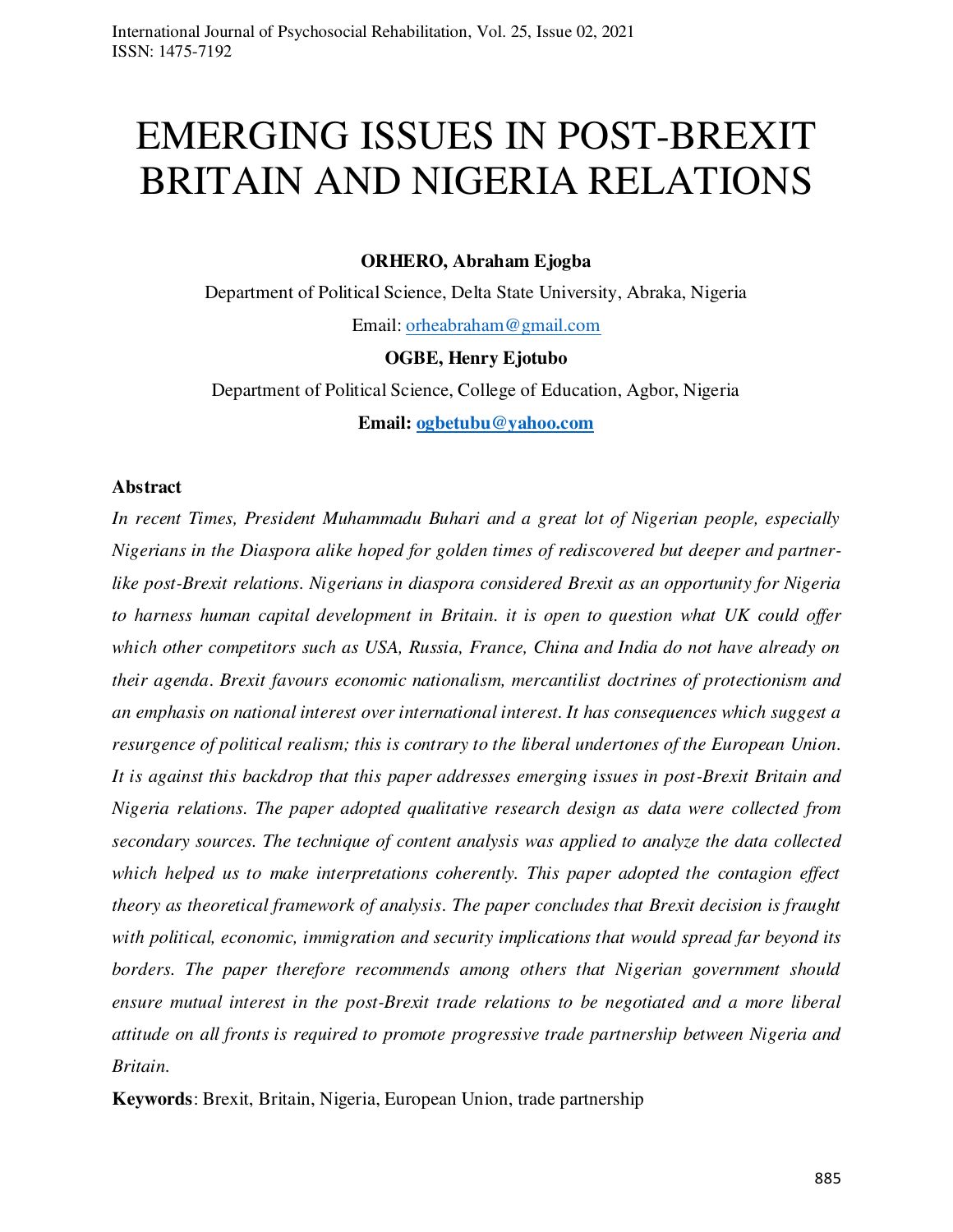## **Introduction**

The major concern of Nigerian analysist and academic scholars is currently not Britain withdrawal from the European Union (EU), but the aftermath of the Brexit on the existing cultural, diplomatic and trade ties between the United Kingdom (UK) and EU, between the UK and the Commonwealth Nations as well as between UK and Nigeria. Thus, Britain-Nigeria relations in post-Brexit era constitute an interesting and important research era for Nigerian scholars because no other country has as much influence on Nigeria the way Britain does. Even though there have been instances of occasional misunderstanding and disagreement between the two nations over certain knotty issues, the fact remains that Britain is Nigeria's closest ally. According to Abuko (1986) pp 274-275), since 1860 when Britain granted political independence to Nigeria, "the Anglo-Nigeria relations have been characterized by some elements of continuity and change. Several factors account for the continuity in which sometimes strained and other times cordial relations between the two countries. These factors include cultural, economic, military, membership of the commonwealth and ideological orientation of the Nigerian ruling elite". In the area of cultural ties, Britain bequeathed to Nigeria the English language which has remained the lingua franca in the country up till today.

In August 2018, the then Prime Minister Theresa May, on her tour to Nigeria, Kenya and South Africa boasted of protesting nascent African industries with its post-Brexit policy in contrast to the EU's economic partnership agreements(EPAs). She unveiled in Abuja, Nigeria proposals to create the first UK-African Fintech partnership in Lagos, Nigeria. Britain is a leading global hub for financial Technology (Fintech) which contributed over \$5Billion to the UK economy yearly and Nigeria is at the forefront of the Fintech innovation in Africa. Also, at the UK-Africa investment summit in 2019, the UK announced investments worth over N150Billion on projects to improve Nigeria's physical infrastructure. Today, it's Department for International Development (DFID) listed over 46 active projects in Nigeria ranging from solar energy to humanitarian assistance in the North East geopolitical zone of Nigeria suffering from Boko Haram insurgency (Editorial, Business Traffic, 2020). However, Britain promised that least developing nations world get special preferential access to the UK post-Brexit, but the bilateral relations, especially with the most important African player (South African, Nigeria, Ghana and Kenya) have not been without tensions. For instance, a major issue of content with repercussions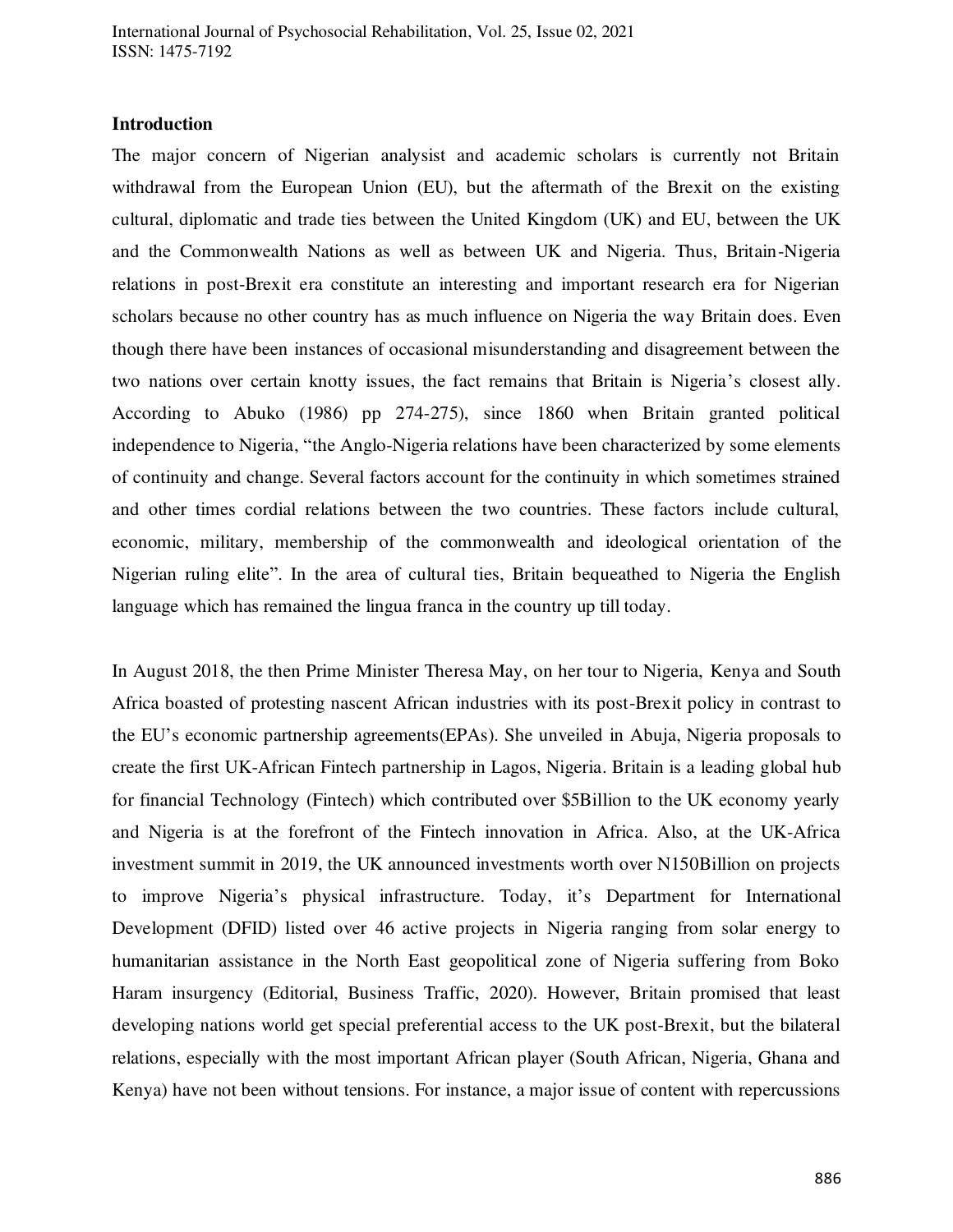up to date was the Britain protection of Shell-BP investment during the Nigeria civil war from 1969 to 1970 (Uche, 2008). Besides, Nigeria was not on the list of African countries to benefit from the special preferential access to the UK post-Brexit as is the case in the EU Now. Without doubt, the Great Britain will remain one of Nigeria's top foreign investors, but its promises might be a hard sell considering the long-standing and successful bilateral relations of the new entrants (China and India) with Nigeria. Therefore, it is open to question what UK could offer which other competitors such as USA, Russia, France, China and India do not have already on their agenda. Moreover, Brexit favours economic nationalism, mercantilist doctrines of protectionism and an emphasis on national interest over international interest, and its consequences suggest a resurgence of political realism which is contrary to the liberal undertones of the EU. It is against this background that this paper addresses emerging issues in the post-Brexit Britain and Nigeria relations.

### **Conceptual Framework**

Brexit is "a coinage that signifies Britain's exit from the European Union (EU) to which it has been a member since 1973 during the conservative government of Prime Minister Edward Health" (Dadu, 2019 cited in Igbini, Oluka & Oharisi, 2020, p. 2). Similarly, Ogbinyi and Okereke (2020, p. 306) conceptualize Brexit as "a working term used to describe the decision of Britain/UK to exit/leave the European Union (EU)". The EU is politico-economic Union of twenty-eight (28) countries that promote ease of trade and free movement of citizens between member states.

The member states include Britain (UK), Italy, Germany, Luxemburg, Belgium, France, Denmark, Greece, Netherland, Spain, Ireland, Finland, Cyprus, Estonia, Austria, Hungary, Sweden, Lithuania, Malta, Slovakia, Romania, Portugal, Bulgaria, Croatia, Poland, Latvia, Czech and Australia (Sraders, 2018). UK's membership of the EU can be traced back to her membership of the European Communities (EC) comprising of the European Coal and Steel Community (ECSC), European Atomic Energy Community (EEC).the Treaty of Rome in 1957 by 28 European counties established the EC. In 1961, Britain applied to be a member of the EC and by 1973 Britain was granted membership into the community. The Maastricht Treaty established the European Union in 1993. After its formation, particularly in 2009, the European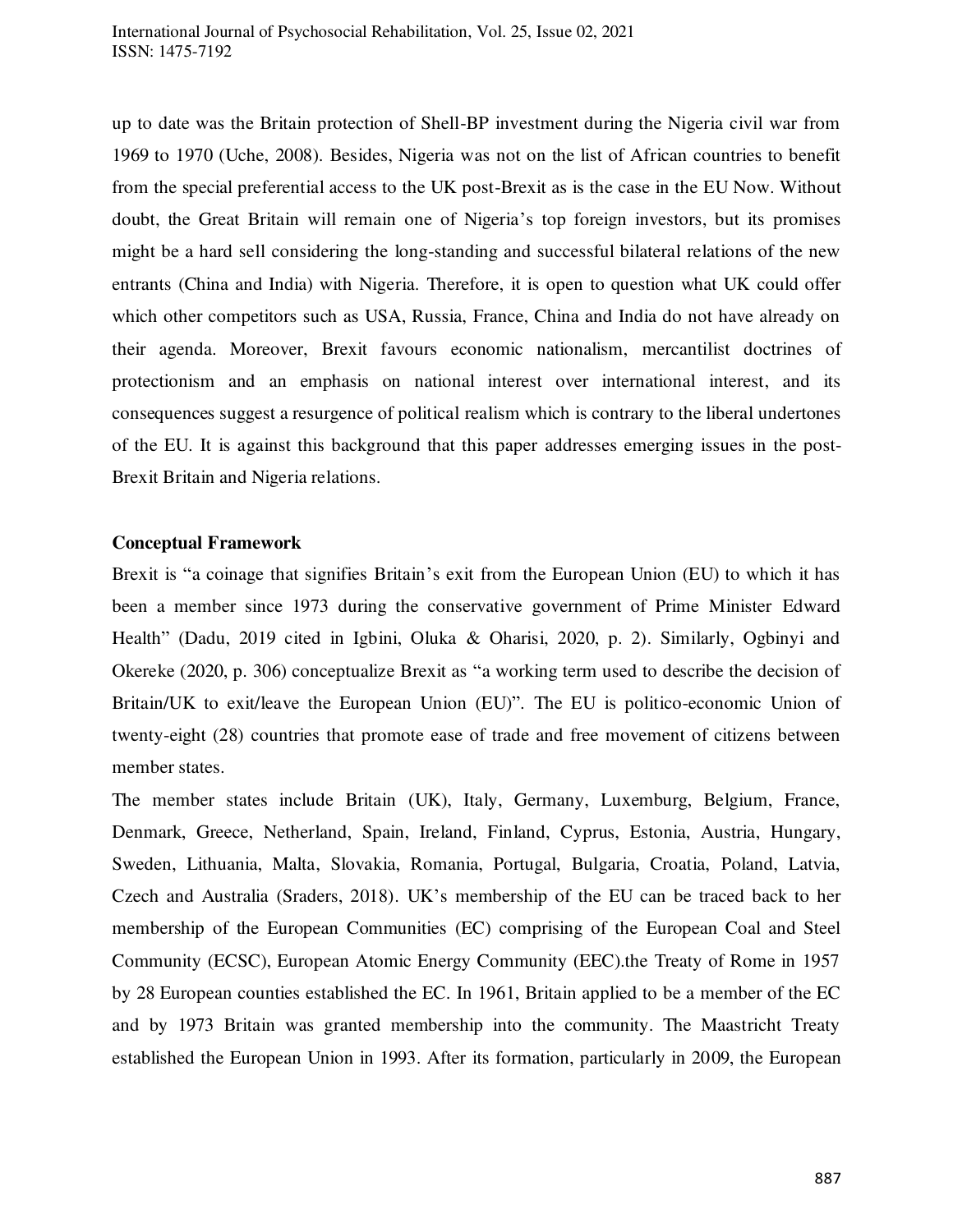Union absorbed the European Communities institutions into her wider framework and the community ceased to exit. Therefore, Britain became a member of the European Union.

The European Union (EU) according to Ogbinyi and Okereke (2020, p. 307), was set up as "a leading agent of peace, an antidote to the extreme Mercantilism, Nationalism or Realism which and pervaded Europe, causing bloody wars between neighbours, and which culminated in the second world war II. The philosophical root of the EU is liberalism, a doctrine of international political economics incubated by David Hume and later developed by Adams Smith in his 'Wealth of the Nations'. For liberals, the goal of economic policy is to create a maximum total wealth by achieving optional efficiency". Thus, the EU aims to develop an internal single market through a standardized system of laws and bring about political and economic integration, cooperation and interdependence among member states for the promotion of peace and the liberalization of trade. That is, opposing tariff barriers, sanctions, domestic subsidies and other economic tools that distort the free flow of trade and investment capital, a goal which was mutual with that of Britain.

However, Gadu, 2019 cited in Igbini *et al*. (2020, p. 2) affirms that "since Britain entry into the EU, its relations with the EU has been highly acrimonious due to some differences ranging from immigration, agriculture, financial and monetary to governance policies. As a permanent member of the UN Security Council (UNSC) and a prime mover of the commonwealth of English-speaking countries, Britain has always found itself being caged by European Union's policies. Outlining its grievances upon Brexit, Britain stated immigration and economic control as the major reasons for exit". On immigration, Daily Trust Nigeria (2020, p. 13) notes that "UK has often times experienced alarming growth or up surge of immigrants from eastern European countries who were taking advantage of EU to live and work in Britain which the British government argues that it has mounted pressure on the provisions of social amenities as well as creating unnecessary competition between its citizenry and the foreigners. On the economic front, the government felt constrained by the strict economic policies of the EU which limited UK's ability to take advantage of emerging economic opportunities in a changing world". Moreover, Dennison and Carl, (206, p. 1) affirm that "there are more remote causes to the Brexit vote than the immediate causes such as xenophobia and dissatisfaction with Britain's EU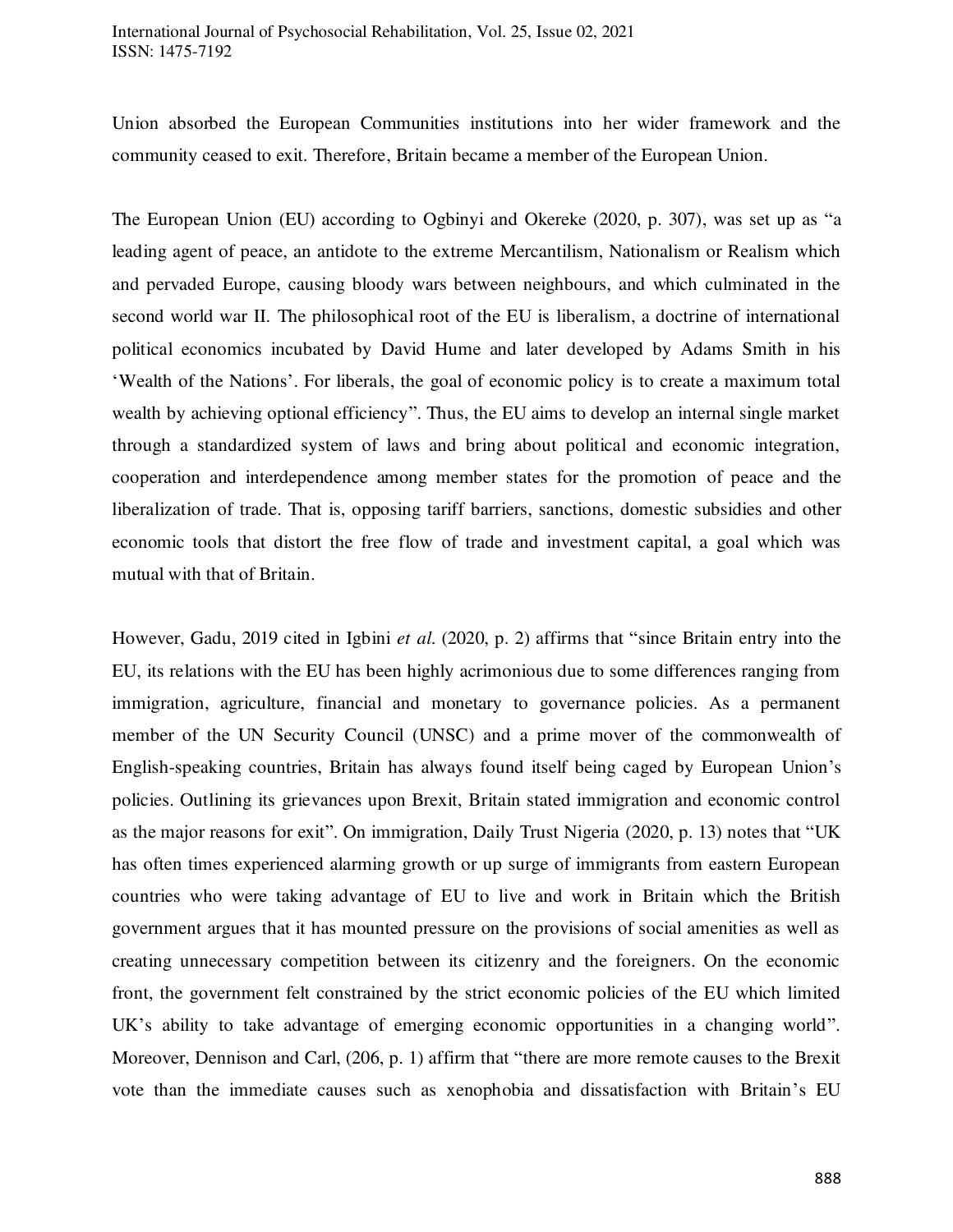membership presented by many analysts. They further explain that first, Britain is the least wellintegrated EU member state, essentially the least European country and has a comparatively less European self-identity and lower trust in the EU. This is a fact that stems from certain historical features, namely, Britain is the only occupied during the second World War II, it has its own common law and legal system which contrasts with the civil law system of continental Europe; it has an established church which caused most Britain Christians to own their allegiance to a national institution headed by the Monarch, rather than to an international institution headed by the Pope and Britain is an island whose surrounding waters have partially isolated it from cultural development on the continent.

According to Irwin (2015, p. 6) and Ogbinyi and Okereke (2020, p. 312), "the impact of Brexit on Britain include but not limited to the following; "the UK becomes less attractive as a gateway to European, as a base for corporate Head Quarters and as a location for investment from European; the UK loses influence over EU regulation without gaining much freedom to regulate independently; the UK gains flexibility over industrial policy, but loses the benefits from scale and influence; the UK will finds it harder to resolve trade disputes and the UK will lose the benefit of being able to influence both in and through the EU, impacting on economic and foreign policy interest". Also, the UK may not participate in future steps that the EU takes towards deeper integration and the reduction of non-tariff barriers within the European Union and Brexit would lower Britain's living standards in the nearest future. notwithstanding, Riley and Ghiles, 2016 cited in Ogbinyi and Okereke 2020, p. 312) argued that "Brexit may mark the beginning the end of the European Union as we have known it. The process of Britain exit from the union is likely to fragment union solidarity, opening up fissures that will be difficult to close".

### **Post-Brexit Britain-Nigeria Relations: Emerging Issues**

Nigeria has been actively involved in the negotiation for a new international economic order with a view to adequately addressed the economic plight of the peoples of the third world. Therefore, "Nigeria has been playing an active role in UNCTAD and in the various conferences of the now moribund non-aligned movement aimed at getting a better deal with the developed North at the world market. Among other things, the Third world is demanding the transfer of technology and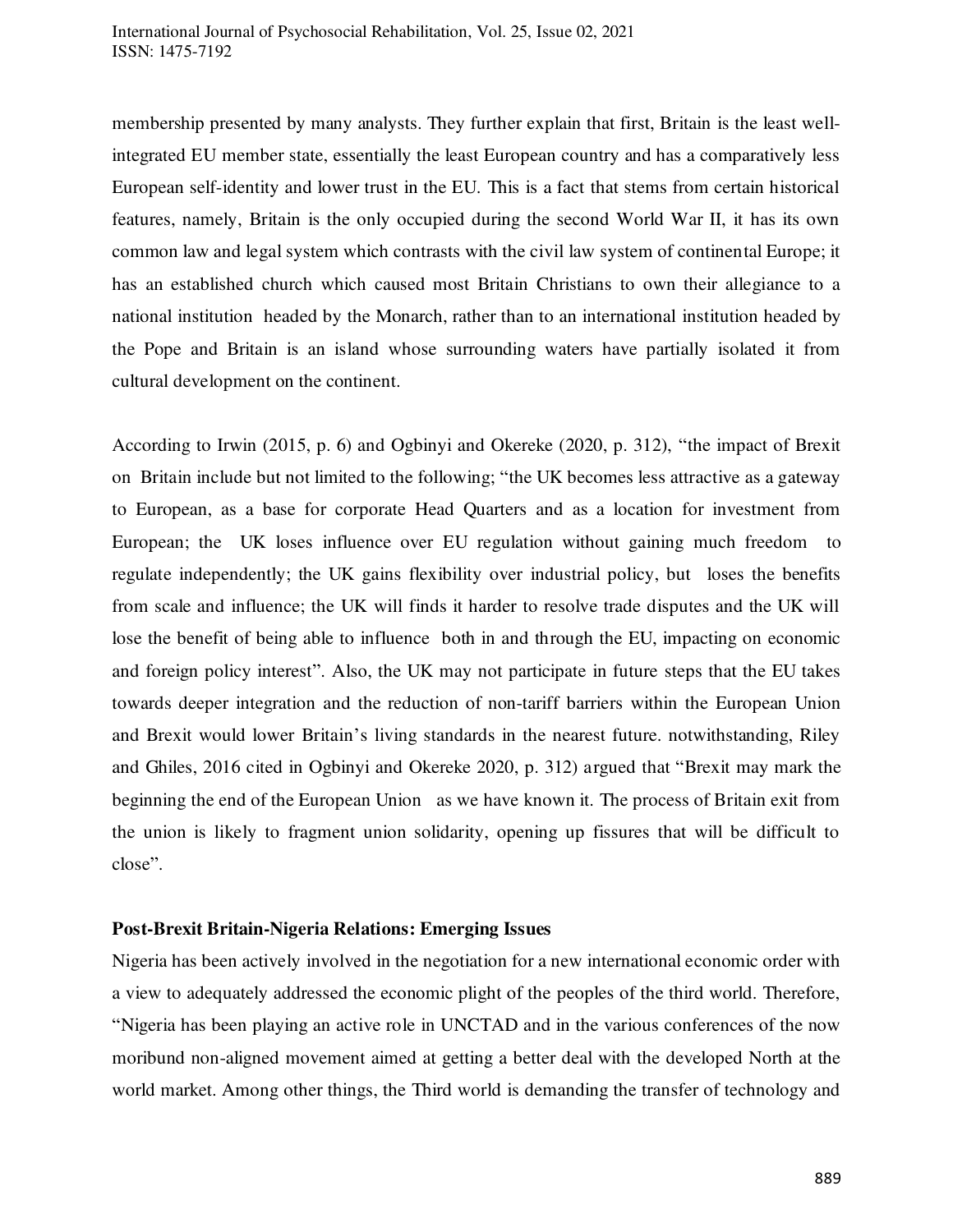other resources from the developed world to their own areas, an abolition of discriminatory import restrictions of the manufactured goods of the south and justifiable princes for their primary products" (Osunyikanmi, 2019, p. 214). In the struggle for a new Nigeria and a just world order, Nigeria had expected UK to show sympathy for, and cooperation with the poor south. Although, economic exchange between Nigeria and Britain have so far been more beneficial to Britain, yet, it only goes to show that Nigeria's political elites have a lot to do to be able to measure up to the development efforts and productive capacity of Britain, the Nigeria's former colonial master.

In 2017, the UK government claims that it will protect nascent African industries with its post-Brexit trade policy which is supposed to stand in stark contrast to the EU's economic partnership Agreements (RAS-APPG, 2017). However, Kohnert (2018, p.121) posits that in "the case of a hard or 'no-deal" Brexit, African countries will no longer have preferential access to the UK if London does not succeed in negotiating new bilateral agreements with African governments in advance. The exclusion from preferential access to the UK holds not just for signatories of the Economic partnership Agreements (EPAs), but trade agreement and the EU general system of preferences, including the duty-free and quota-free market access under the Everything but Arms Initiative (EBAI). Major adverse consequences are predicted for countries such as south Africa, Nigeria, Egypt, Kenya and Mauritius as the UK accounts for appositely 25 to 30 percent of their exports to the EU". These include economic, political, security and immigration barriers.

Notwithstanding, a great lot of Nigerian people and the Nigerian in the Diaspora Commission (NIDCOM) sees Brexit as an opportunity for Nigeria to harness human capital for her development in the UK. According to them, Nigeria should key into this by sending trade delegations to Britain to bring her investments in human capital home (Taiwo-Obalonye, 2020). Also, on 20<sup>th</sup> January, 2020, President Muhammadu Buhari shared Johnson's vision of unleased trade within the commonwealth and with the UK. He maintained in an article titled "A New case for a commonwealth based on Trade' that "the long-standing bilateral relations between Nigeria and Britain had been confirmed among others by the 2018 bilateral security pact and collaboration in anti-trafficking. A new free trade agreement would present new opportunities for both country, notably, because Nigeria's economy would have a great deal of offer' Nigeria's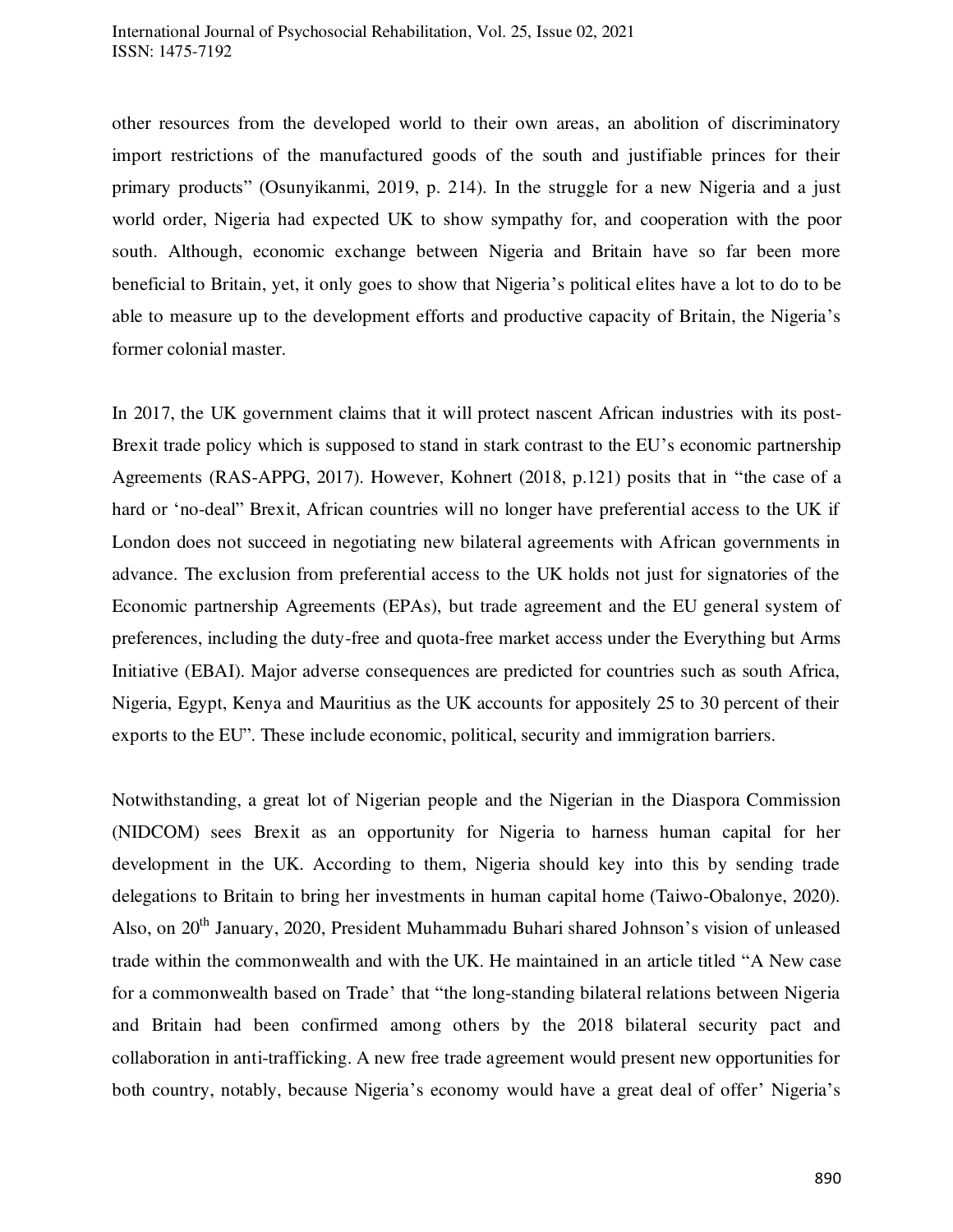vast natural energy and mineral resources, unbarred through the ending of customs barriers, could help supply the much-needed growth stimulus for UK-companies. Nigeria, with her diverse traditions, languages, religious and historical backgrounds is naturally predisposed to a mixed economy like Britain's economy. Greater access to the UK would also give a stimulus to one of the world's fastest expanding consumer groups with considerable purchasing power, the Nigerian middle class. One the other hand, the greater engagement of the UK in Nigeria's economy would bring jobs to under-tapped sectors such as agriculture and manufacturing. Millions of highly skilled, English-speaking but underemployed young Nigerians, were eager to work but hitherto without the opportunities that foreign investment could bring to create jobs and build businesses" (Kohnert, 2020, p. 11). This provides for shared interests, aspirations and hopes between the two countries.

The UK-Africa Investment Summit (UAIS) in London in January 20, 2020 provided premier Johnson with the opportunity to explained his vision of an enhanced partnership with African countries in post -Brexit era. However, Nigeria and the UK are not close trading partners. Nigeria accounts for less than 0.5% of the UK's trade, and it receives less than 3-4% of Nigeria's goods trade. On the contrary, UK trade is dominated by China (15%), India (12%), Netherland (18%) and the US (8%) which also account for around 40% of Nigeria total goods trade. More so, Nigeria follows a strategy of import substitution and 'catching-up-development' and thus prefers to strengthen its manufacturing sector itself rather than to help UK to boost its manufacturing sector and exports within the framework of a post-colonial division of labour where the former colony would serve as supplier of raw materials, notably, oil and oil products which still accounts for 98% of Nigeria's exports to the UK. Now, Nigeria offers to extend its agricultural exports to the UK which languished about 2% up to now, but unfortunately, agriculture is probably the last sector to which the UK would be opening up its borders. It would rather continue to protect its farmers as it had done in the past of the long history of joint UK and EU agricultural protectionism within the framework of Common Agricultural policy (CAP). Although, UK promised that least developing countries would get special preferential access to the UK post-Brexit, but Nigeria was not on the list of African countries such as Benin, Senegal and Angola that was labelled as a least developing countries to which such a treatment would apply (Editorial, Business Traffic, 2020; Kohnert, 2020, p. p.).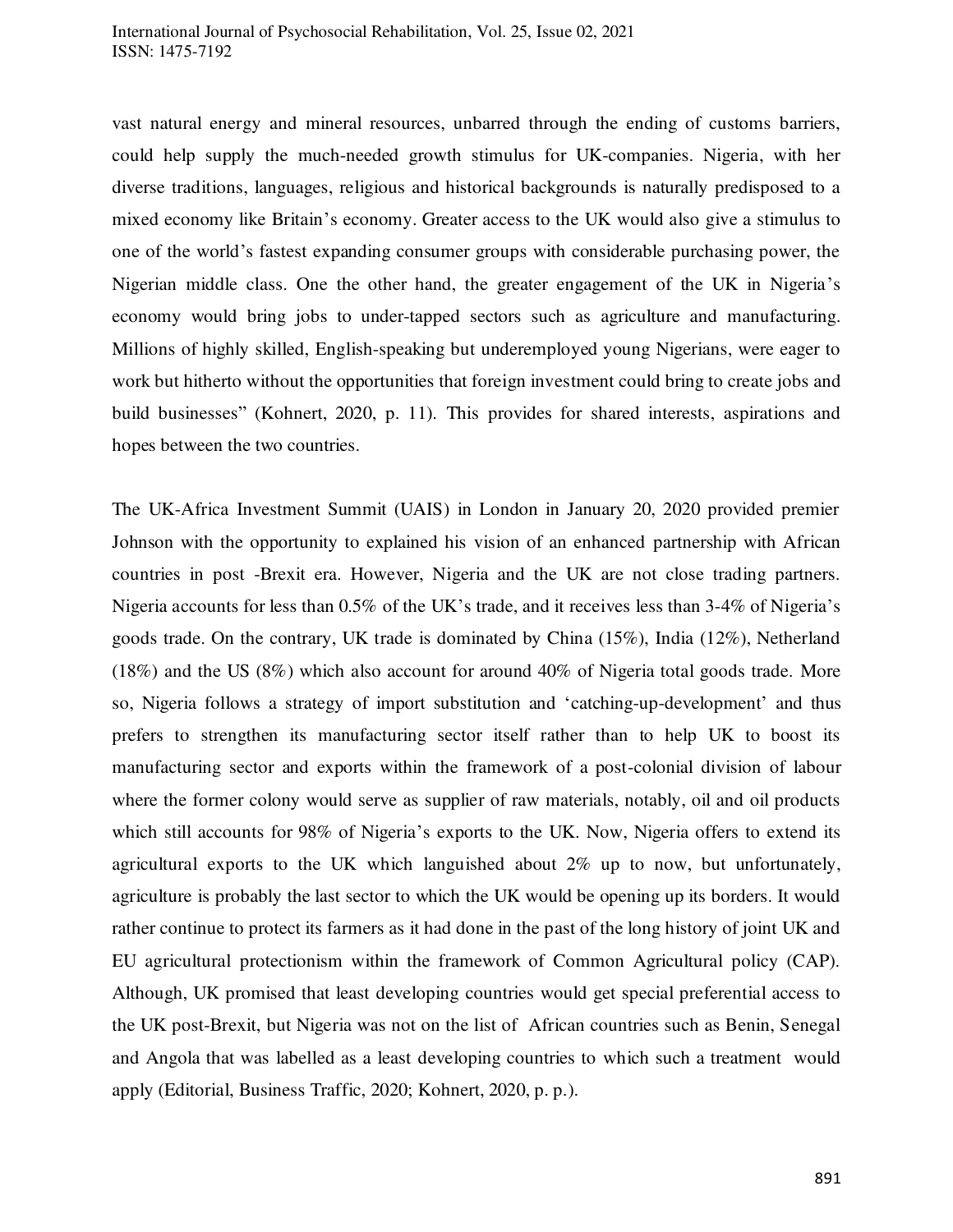However, Kohnert, 2018, p. 120) posits that "Brexit trade regime may result to increase ambiguity, but it may also increase resilience and generate new opportunities and investment for UK and its allies Africa Commonwealth countries, including Nigeria. Since UK provides the biggest, market for exports for African Commonwealth counties, there is the possibility that UK will enhance its trade relations with Nigeria". In analyzing the possible salient challenges in post-Brexit relations between the Britain. The EU and Africa, Kohnert, (2020, p. 16) allude to "a change or shift in market access, foreign direct investment, aids, security and nature of the new partnership hat is likely to emerge as the major challenges in the post-Brexit times.!! In fact, Brexit constitutes a retrograde step in promoting a political and socio-cultural climate which could in the worst case become similar to that of Apartheid South Africa. For instance, in policing borders and forming a reserve-pool of migrant labourers which can be admitted or not, depending on the 'national interest', this depriving this globalizing 'lumpen-proletariat' of basic individual civilian rights, declassifying it terms of racist, religious and gender, and denying basic rules of the global free market of goods to human beings. The ultimate outcome of all this might very well include severe conflicts within the state and between states when radical right-wing nationalist start to defend their perceived legitimate interest with violent means, including neofascist militias like in pre-war Europe in the 1920s. the backlash will not be a long time coming. Activists among the segregated foreigners and infidels will turn to asymmetrical warfare, labeled as 'terrorism' by the populist majority (Frost, 2019, pp 196-197) unarguably, these emerging issues are likely to impact negatively on the existing t6rade relationships between Britain and Nigeria and to other EU member countries. This is because 'self-preservation, not love, is the strongest force on earth.

## **Theoretical Framework**

While there are several theories which might prove appropriate for a discourse of this nature, the contagion effect theory present us with a heuristic tool for interrogating the central issue of the paper. Based upon the work of Ogbinyi and Okereke (2020, p. 310), contagion effect theory rests on the assumption that there is "a possibility of the spread of market change or disturbances from one regional market to others; a diffusion of either economic booms or economic rises throughout a geographic region as a result of market interdependence. In economics and finance,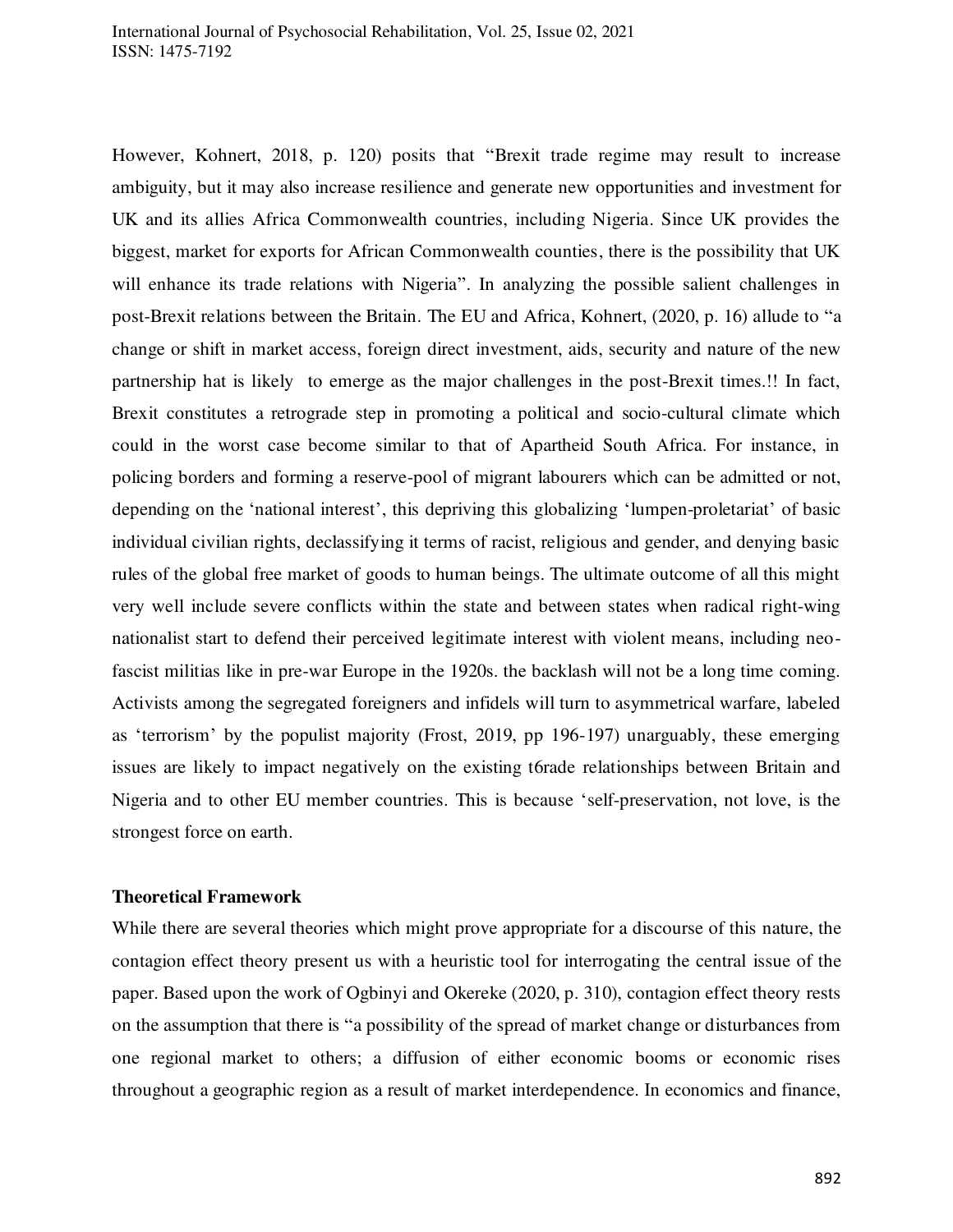a contagion can be explained as a situation where a shock in a particular economy or region spreads out and affects other economic or regions by way of price movements (increase or decrease). Contagions are likely to occur among developing countries or emerging markets and is often exacerbated by 'asymmetric information'. Asymmetric information refers to as information failure and it is present whenever one party to an economic transaction possess greater material knowledge than the other party". This apparently manifests itself when the seller of a goods or services has greater knowledge than the buyer, and possibly vice versa. This is to say that the larger or more established markets are, the better able to deal with financial contagion than developing economics.

The phenomenon has been functionally evident in history, but "the term 'contagion' first emerged during the 1997 Asian financial market crisis when the Thai-baht collapsed and market shocks quickly spread to nearby East-Asian countries, resulting in widespread currency and market crisis in the region. Also, some of the instances of contagion surfaced in 1825, a banking crisis that originated in London in the Bank of England sparked a stock market crash that later spread to the rest of Europe and eventually Latin America. The contagion effect in an integrated global economy is also exemplified in the global great depression of 1930 caused by the 1929 US stock market crisis". Another contagion effect in an integrated global economy is the corona crisis originated from China. Post-Brexit policies would offers fewer opportunities for commonwealth African nations' trade position vis-à-vis European partners while opening up many potential hazards especially in Nigeria which is today a member of the British Commonwealth and equally the Britain's second largest trading partner in Africa after South Africa. With this in mind therefore, it is not farfetched that he contagion effect follows Brexit to Nigeria. In fact, rebuilding economic incentives around mutual interests and reciprocity within the framework of a humane form of globalization would be one of the big themes of future post-Brexit relations between the UK, the EU and Africa, especially Nigeria because of her close economic ties with Britain and EU member states.

### **Conclusion and Recommendations**

A partnership of equals between Nigeria and Britain and a win-win situation for both countries would be especially promising because both countries could better align regulations on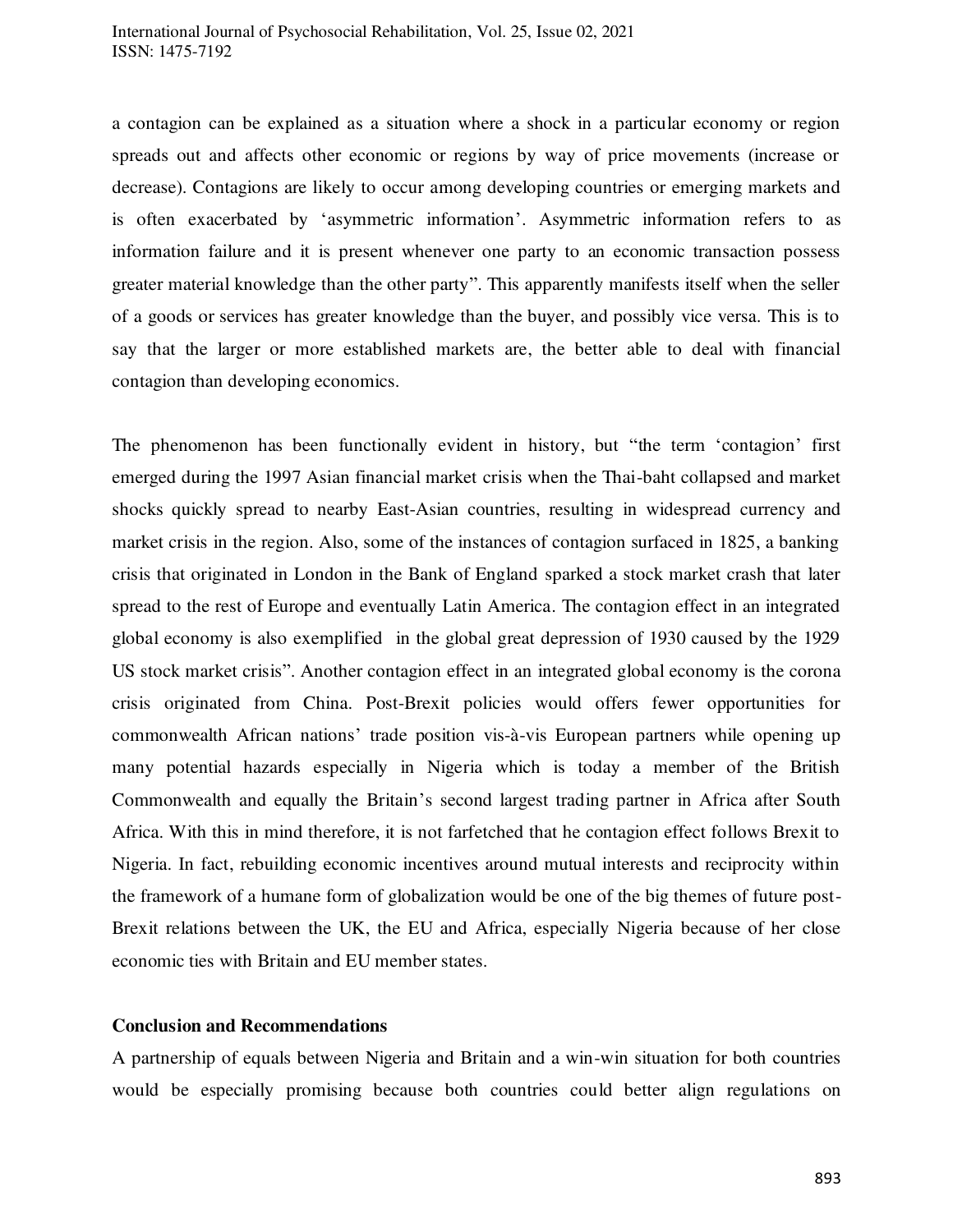#### International Journal of Psychosocial Rehabilitation, Vol. 25, Issue 02, 2021 ISSN: 1475-7192

investment, certification and trade because member countries' national laws were built on the same principles of English jurisprudence. Whether Britain's ambitions concerning the openingup of Africa markets with post-Brexit trade policy will be more promising is even more doubtful because the remining EU-27 member state does not lie low. Besides, it is also doubtful if the Britain on its own could compete more successfully with other new trade interest like India and China, than within the EU partnership in the global run for Africa's resources, especially for Nigeria's oil and gas resources. Post-Brexit will not only challenge European integration, but will also put African regional integration efforts at risk because despite EU warnings, Britain was more or less relied connections to human right abuses, global corruption, money laundering and illicit financial flows. It is not to be excluded that this support will continue or even be reinforced in post-Brexit. The consequences of the Brexit vote will still take many years to be fully unfold. In conclusion therefore, Brexit decision is fraught with political, economic, immigration and security implications that would spread far beyond its borders because the exit of UK from UK would have hitherto widely disregarded implications for shared ethics which is more important for the cohesion of the union than political and economic motives. Based on the foregoing, this paper therefore recommends as follows:

- 1. Nigerian government should ensure mutual interest in the post-Brexit trade relations to be negotiated and a more liberal attitude on all fronts is required to promote progressive trade partnership between Nigeria and Britain.
- 2. Nigeria should intensify effort to diversify her economy and reduce her dependence on Britain for aid. Nigerian government should develop effective strategies that will solve Nigeria's economic challenges via Nigeria aid rather than foreign aid.
- 3. Nigeria government should intensify effort to ensure currency equilibrium in post-Brexit trade relations with Britain.

### **References**

- Aluko, O. (1986). Nigeria and Britain in G. O, Olusanya& R. A. Akindele (eds). *Nigeria's externals relations: The first twenty-five years*. Ibadan University press.
- Daily Trust Nigeria (2020), February 10). *Nigeria Post-Brexit Britain and Nigeria*. Retrieved from https"//allafrica.com.strories.html. on February 15, 2020.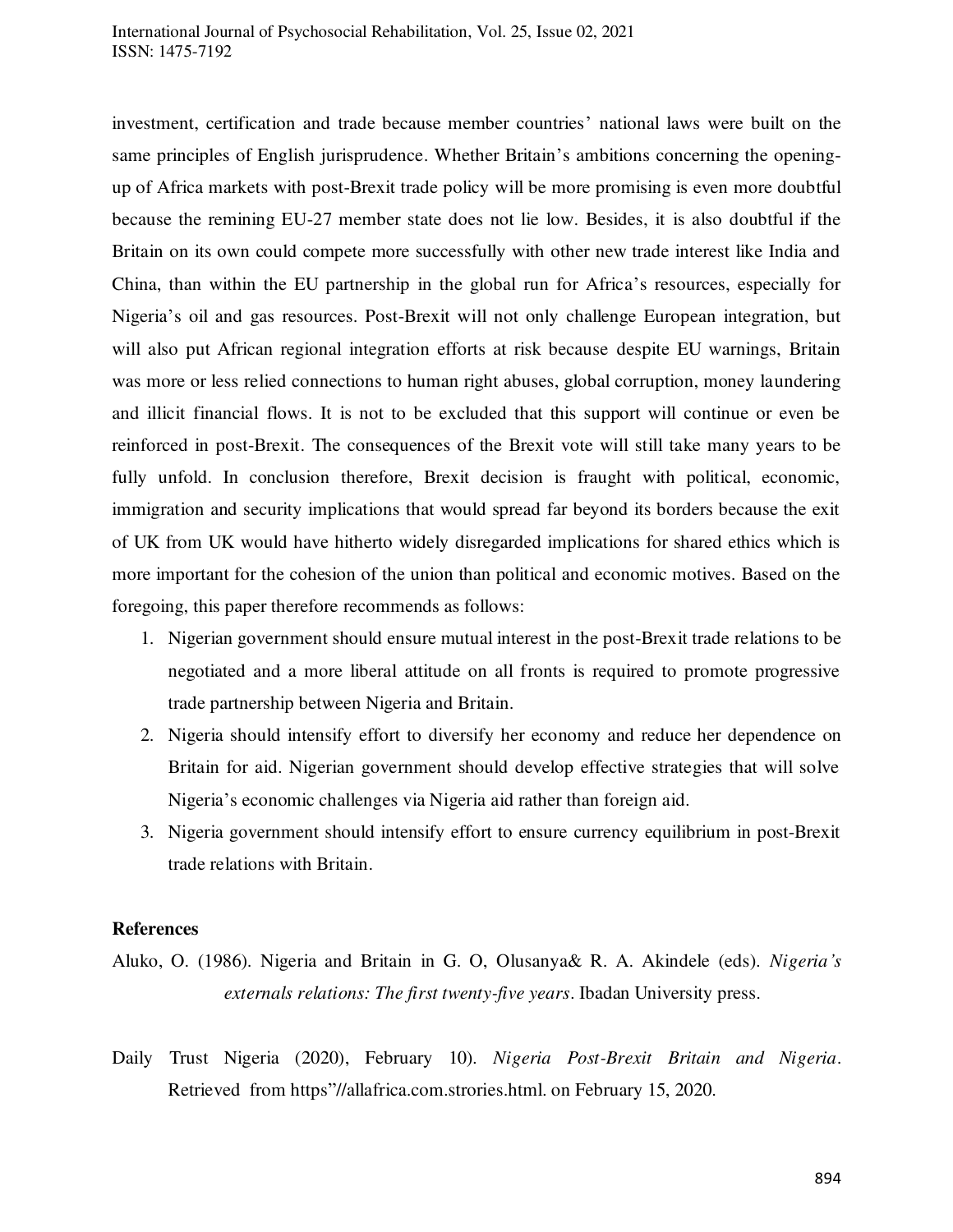Dennison, J. & Carl, N. (2016). *The Ultimate causes of Brexit: History, culture and geography*. Retrieved from [https://blogs.ise.ac.uk/politics and policy/explaining](https://blogs.ise.ac.uk/politics%20and%20policy/explaining-%09brexit.on)  [brexit.on](https://blogs.ise.ac.uk/politics%20and%20policy/explaining-%09brexit.on) January 25, 2020.

Editorial Business Traffic (2020). *The impact of Brexit on Nigeria*. Lagos: Business traffic.

- Frost, M. (2019). The ethics of Brexit. In M. Albert and A. F. Lang (eds). *The politics of international political theory*. London: Springer, pp. 181-198.
- Igbini, M. D., Oluka, N. L. &Oharisi, A. J. (2020). Nigeria and the United Kingdom diplomatic relations: The emerging issues in the post-Brexit era. *International Journal of Research and Scientific Innovation,* 7 (7). 1-8.
- Irwin, G. (2015). *Strengthening Nigeria-UK trade relations*. Retrieved from [https://m.guardianna/strenthening-nigeria-uk-relations on January 25,](https://m.guardianna/strenthening-nigeria-uk-relations%20on%20January%2025) 2020.
- Kohnert, D. (2018) More equitable Britain-African relations post-Brexit: Doomed to fails? *African Spectrum*, 2, 119-130.
- Kohnert, D. (2020). *The impact of Brexit on Africa in times of the corona crisis: The case of South Africa, Nigeria, Ghana and Kenya*. Germany: Revised version in African spectrum, 24 September, 2020
- Ogbinyi, O. J. &Okereke, O. E. (2020) Political realism in International relations: Brexit and its implications for Nigeria. *Open Journal of Social Sciences*, 8, 306-320.
- Osunyikanmi, A. F. (2019). Anglo -Nigerian relations in the first twenty-five years of Nigeria's independence: A critical analysis. *World Journal of Social science Research*, 6(1), 205-216.
- RAS-APPG (2017). *The future of Africa-UK trade and development cooperation relations in the transition and post-Brexit period*. London: Royal African society.